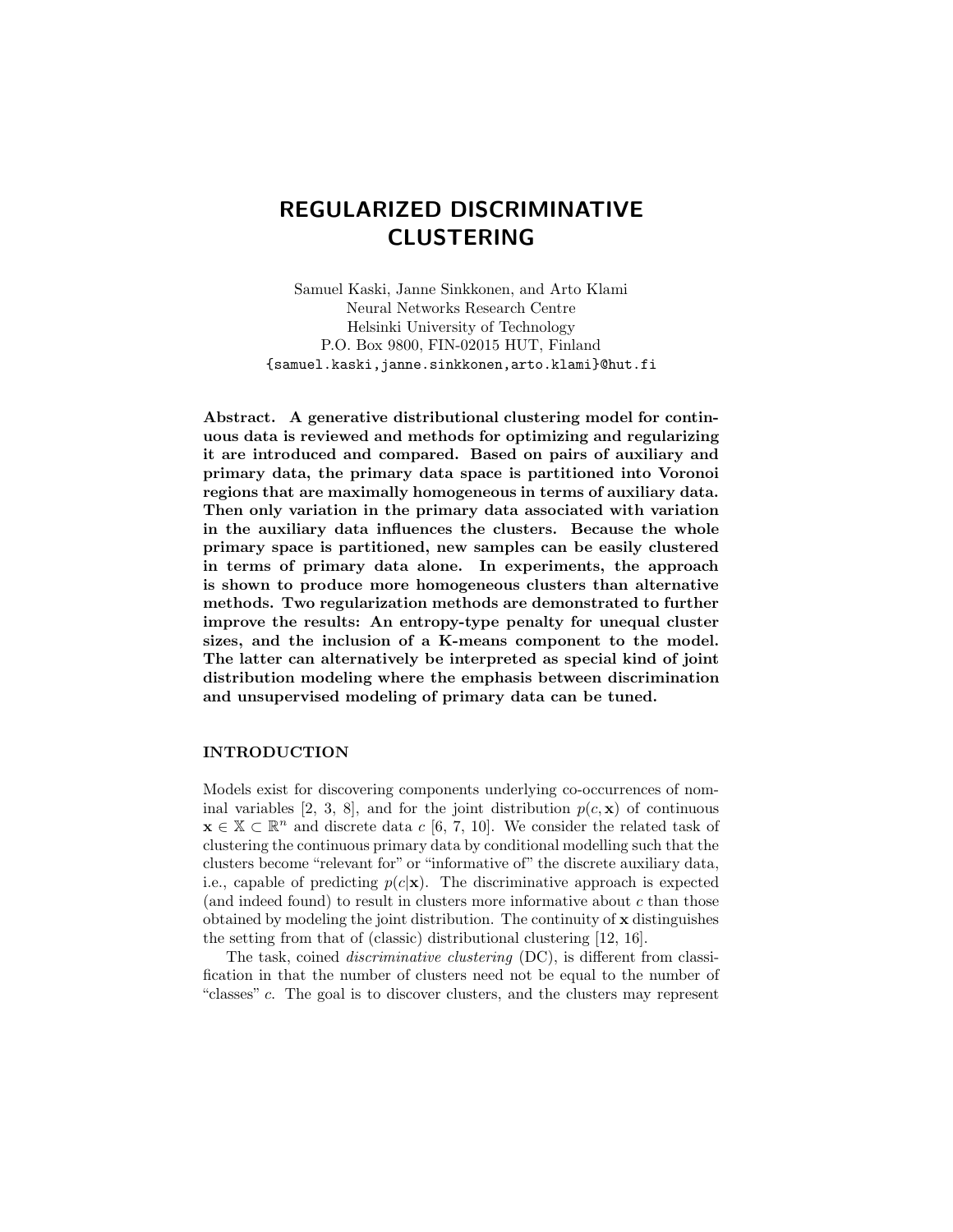combinations of classes or parts of classes, depending on the application. In DC, the derived cluster structure of the X-space is the primary outcome, even to the degree that the distributional parameters predicting  $p(c|\mathbf{x})$  within a cluster are integrated out.

The main application area for DC is in data exploration or mining. Alternatively, when  $c$  is interpreted as an existing probabilistic partitioning of X, DC can be used to alter the coarseness of the partitioning.

A prototypical application is partitioning the customers of a company on the basis of background data  $(x; \text{ including } e.g.$  coordinates of residence, age, etc.), by grouping existing customers into clusters that are informative of the buying behavior across several product categories  $(c)$ . New real or potential customers can then be clustered even before they have made their first purchases. Other potential applications include finding prototypical gene expressions to refine existing functional classification of genes [13], clustering of financial statements to discover different ways to descend into bankruptcy, and partitional clustering in general when a variable  $c$  is available to automatically guide the clustering.

In this paper a model for discriminative clustering and a Bayesian objective function for its optimization are reviewed. The model cannot be optimized directly by gradient-based algorithms, and we show that complementing conjugate gradient with a smoothing of partitions gives comparable results to the much more time-consuming simulated annealing. The model is additionally regularized in two alternative ways: by penalizing from unequal cluster sizes, or by adding a term interpretable as K-means to the cost function. The latter is equivalent to generative modeling of the full joint distribution  $p(c, x)$  of primary and auxiliary data, but also interpretable as a tunable compromise between modeling of  $p(\mathbf{x})$  and  $p(c|\mathbf{x})$ .

In experiments, all the proposed models outperform alternative mixturebased models in their task, and both regularization methods outperform unregularized DC.

## DISCRIMINATIVE CLUSTERING

We will start by reviewing the basic discriminative clustering model [9, 13]. Its goal is to partition the primary data space into clusters that are (i) local and (ii) homogeneous and predictive in terms of auxiliary data. (The connection between homogeneity and predictivity of the clusters is detailed below.) Locality is enforced by defining the clusters as Voronoi regions in the primary data space: **x** belongs to cluster  $j, \mathbf{x} \in V_j$ , if  $\|\mathbf{x} - \mathbf{m}_j\| \le \|\mathbf{x} - \mathbf{m}_k\|$  for all k. The Voronoi regions are uniquely determined by the parameters  $\{\mathbf{m}_j\}$ .

Homogeneity is enforced by assigning a *distributional prototype*  $\boldsymbol{\psi}_j$  to each Voronoi region  $j$ , and by searching for partitionings capable of predicting auxiliary data with the prototypes. The prototypes represent multinomial distributions over the auxiliary data, and are parameterized by  $\psi_{ii}$ , the probability of class i within Voronoi region  $j$ . The resulting model is a piecewise-constant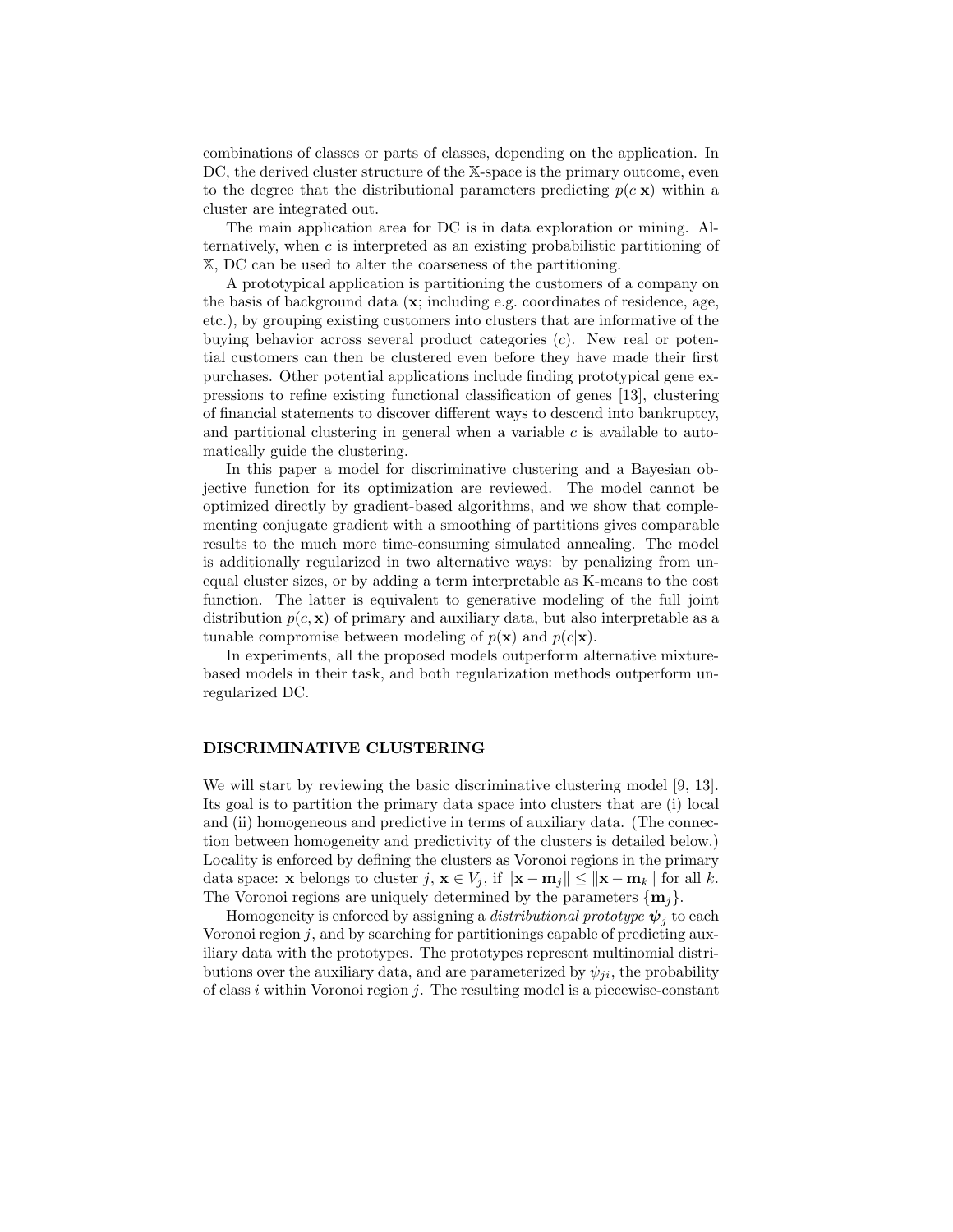model of  $p(c|\mathbf{x})$ , with the log likelihood

$$
L = \sum_{j} \sum_{\mathbf{x} \in V_j} \log \psi_{j,c(\mathbf{x})} . \tag{1}
$$

Asymptotically for large data

$$
L \propto -\sum_{j} \int_{V_j} D_{KL}(p(c|\mathbf{x}), \psi_j)p(\mathbf{x})d\mathbf{x} + const. ,
$$
 (2)

where  $D_{KL}$  is the Kullback-Leibler divergence between the prototype and the observed distribution of auxiliary data. This is the cost function of Kmeans clustering or Vector Quantization (VQ) with the distortion measured by  $D_{KL}$ . In this sense, maximizing the likelihood of the model maximizes the distributional homogeneity of the clusters.

It can be shown that maximizing (2) is equivalent to maximizing the mutual information between the auxiliary variable and the partitioning, which is a connection to earlier models that use the empirical mutual information as a clustering criterion [1, 13].

For small data sets, empirical mutual information is a severely biased estimate of the within-cluster homogeneity. An alternative [14], potentially better behaving form of discriminative clustering is obtained by marginalizing the likelihood (1), as reviewed next. It turns out that the distributional prototypes  $\{\psi_j\}$  can be analytically integrated out from the posterior distribution to leave only the parameters  $\{m_i\}$  of the Voronoi regions, which is convenient given the goal of partitioning the primary space.

#### MAP Estimation of Clusters of DC

The improper prior  $p(\{\mathbf{m}_j\}, \{\psi_j\}) \propto p(\{\psi_j\}) = \prod_j p(\psi_j)$  is used, where the factors  $p(\psi_j) \propto \prod_i \psi_{ji}^{n_i^0 - 1}$  are Dirichlet priors with the parameters  $n_i^0$ common to all  $\check{j}$ .

The auxiliary data is denoted by  $D^{(c)}$ , and the primary data by  $D^{(x)}$ . We then wish to find the set of clusters  $\{m_i\}$  which maximizes the posterior (the integration is over all the  $\psi_j$ )

$$
MAP_{DC} = p(\{\mathbf{m}_j\}|D^{(c)}, D^{(x)}) = \int_{\{\psi_j\}} p(\{\mathbf{m}_j\}, \{\psi_j\}|D^{(c)}, D^{(x)})d\{\psi_j\} \propto
$$

$$
\int_{\{\psi_j\}} p(D^{(c)}|\{\mathbf{m}_j\}, \{\psi_j\}, D^{(x)})p(\{\psi_j\})d\{\psi_j\} = \prod_j \int_{\psi_j} p(D_j^{(c)}|\psi_j)p(\psi_j) d\psi_j
$$

$$
\propto \prod_j \int_{\psi_j} \prod_i \psi_{ji}^{n_i^0 + n_{ji} - 1} d\psi_j = \prod_j \frac{\prod_i \Gamma(n_i^0 + n_{ji})}{\Gamma(N^0 + N_j)}.
$$
(3)

Here  $n_{ji}$  is the number of samples of class i in cluster j,  $N_j = \sum_i n_{ji}$ , and  $N^0 = \sum_i n_i^0$ .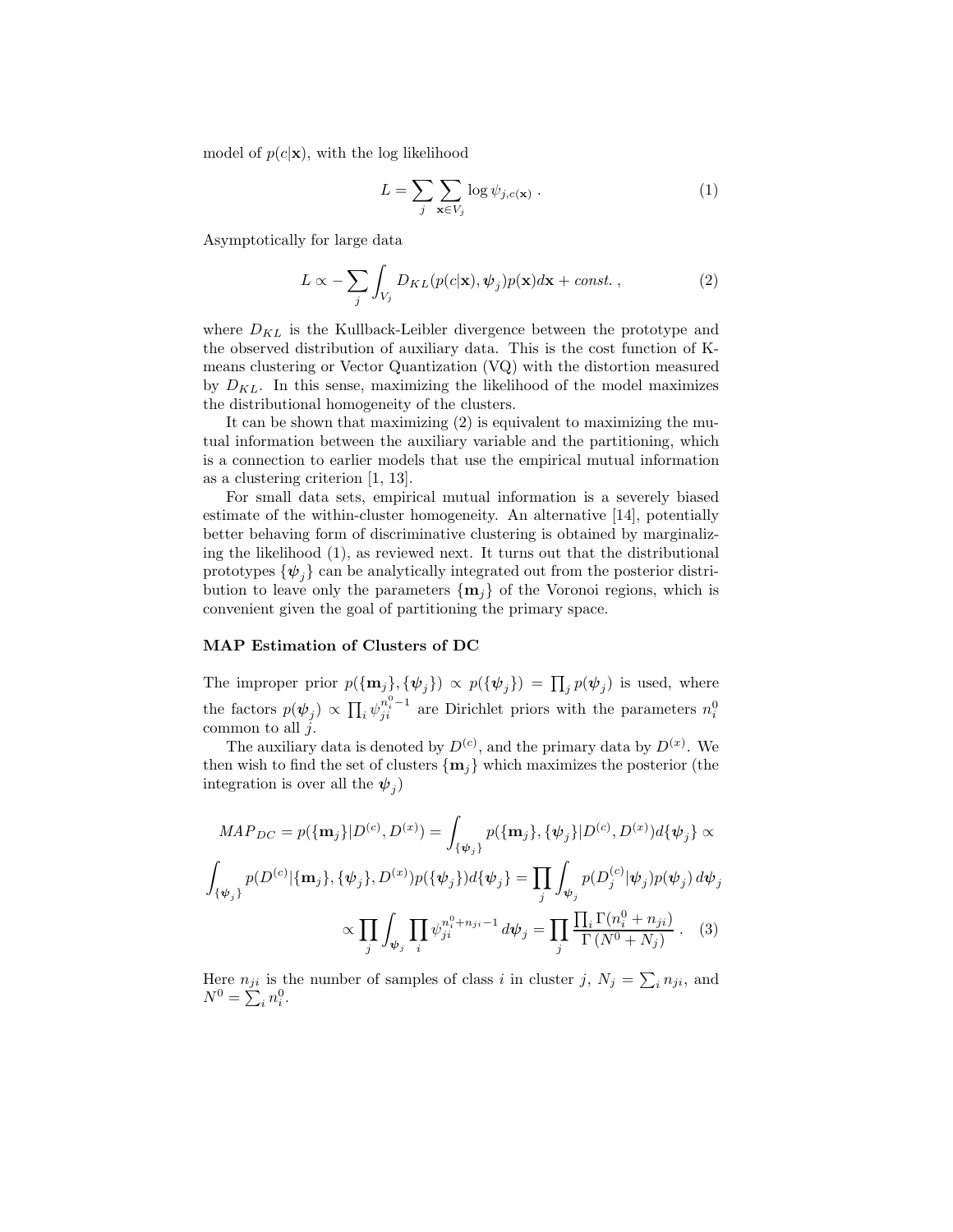## OPTIMIZATION

 $MAP_{DC}$  itself cannot be optimized by a gradient algorithm because the gradient would be affected only by samples at the (typically zero-probability) border of the clusters. We have therefore resorted to maximizing the logarithm of a smoothed variant of (3) with the conjugate gradient algorithm [14]. The smoothed "number" of samples is  $n_{ji} = \sum_{c(\mathbf{x})=i} y_j(\mathbf{x})$ , where  $c(\mathbf{x})$  is the class of **x** and  $y_j(\mathbf{x})$  is a smoothed cluster "membership function," defined by  $y_j(\mathbf{x}) = Z(\mathbf{x})^{-1} \exp(-\|\mathbf{x} - \mathbf{m}_j\|^2 / \sigma^2)$  with Z such that  $\sum_j y_j(\mathbf{x}) = 1$ , and  $\sigma$  governing the degree of smoothing. In the experiments smoothing is used only for optimization, not in evaluation of the clustering results.

Alternatively, the objective function (3) can be optimized directly by simulated annealing (SA). The above-described smoothed optimization method is compared with SA in the experimental section of this paper. In each iteration of SA, a candidate step is generated by making small random displacements to the prototype vectors. The step is accepted if it increases the value of the objective function. Even if it decreases the objective function it is accepted, with a probability that is a decreasing function of the change in the objective function.

We used Gaussian displacements having the covariance matrix  $\sqrt{T}\sigma^2 I$ , where I is the identity matrix. Here  $T = 1/(log(t) + 10)$  is the decreasing temperature parameter, a function of the iteration step  $t$ . The parameter  $\sigma$  was chosen with a validation set in preliminary experiments. A displacement step that decreases the objective function by  $\Delta E$  is accepted with the probability  $\exp(-\Delta E/T_A)$ , where  $T_A$  decreases linearly to zero.

# REGULARIZATION

Two regularization methods for the marginalized DC (3) are introduced in this section. The first is a straightforward attempt to improve optimization, while the latter is interpretable as joint distribution modeling. Such an explicit modeling of the "covariates" (here  $\mathbf{x}$ ) may improve discrimination, especially with small data sets [11].

## Favoring Equal Cluster Sizes

In the first regularization method, equal distribution of data into the clusters is favored, which is useful especially for avoiding "dead clusters" after bad initialization. The "equalized" objective function is

$$
\log MAP_{DC} = \sum_{ij} \log \Gamma(n_i^0 + n_{ji}) - (1 + \lambda_{EQ}) \sum_j \log \Gamma(N^0 + N_j) , \quad (4)
$$

where  $\lambda_{EQ} > 0$ . As the number of data samples increases, (4) divided by N approaches mutual information plus  $\lambda_{EQ}$  times the entropy of the clusters (plus a term that does not depend on the parameters; proof omitted for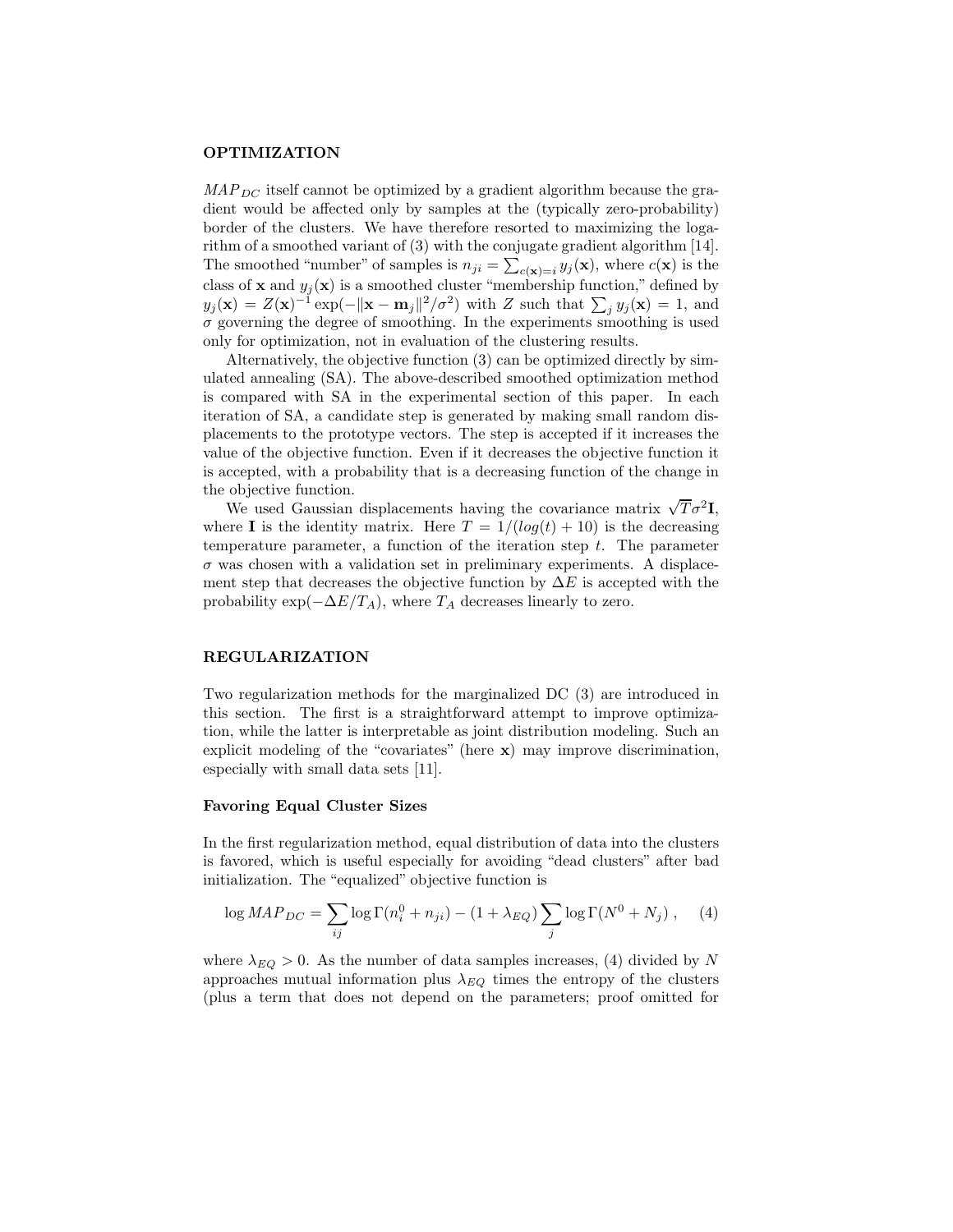brevity). Hence, the larger  $\lambda_{EQ}$  is, the more solutions with roughly equal numbers of samples in the clusters are favored.

#### Modeling the Primary Data Marginal

Discriminative methods that model the conditional probability  $p(c|\mathbf{x})$  may benefit from the regularizing effects of modeling the marginal  $p(x)$  as well. To investigate whether this is the case with DC, we complemented it with a generative Gaussian mixture-type model for  $p(x)$ . The full joint distribution model then is

$$
p(c, \mathbf{x}|\{\mathbf{m}_j\} \{\psi_j\}) = p(c|\mathbf{x}, \{\mathbf{m}_j\}, \{\psi_j\}) p(\mathbf{x}|\{\mathbf{m}_j\})
$$
(5)

Uniquely, both factors of (5) are parameterized by the same centroids  $\{\mathbf{m}_i\}$ . As is made explicit in (7) and (8), the special kind of parameterization makes it possible to interpret (5) as a tunable compromise between modeling  $p(\mathbf{x})$ and  $p(c|\mathbf{x})$ .

We present two alternative forms for the model of  $p(\mathbf{x})$ . The first defines  $p(\mathbf{x}|\{\mathbf{m}_i\})$  piece-wise for the Voronoi regions as (unnormalized) Gaussians: For  $\mathbf{x} \in V_i$ ,

$$
p(\mathbf{x}|\{\mathbf{m}_j\}) = Z(\{\mathbf{m}_j\})^{-1} e^{-\lambda_{VQ} ||\mathbf{x} - \mathbf{m}_j||^2}, \qquad (6)
$$

where  $\lambda_{VQ} > 0$ . The model is also interpretable as a "classification mixture" [4]. Despite the piecewise definition, the density is everywhere continuous with respect to x, for the borders of Voronoi regions are always half-way between the cluster prototypes. If the normalization factor  $Z(\{m_i\})$  is interpreted as a prior, the model for  $p(x)$  appears in the total likelihood as a term representing the traditional K-means cost.

The second investigated model for  $p(\mathbf{x})$  is a standard mixture of isotropic Gaussians with covariances  $\sigma_{MoG}^2$ **I** and location parameters equal to the  $\{m_j\}$ of DC.

For brevity, details are below derived only for the simpler model (6).

MAP Estimation of Clusters of Joint Model. With the (improper) prior

$$
p(\{\mathbf{m}_j\}, \{\boldsymbol{\psi}_j\}) \propto Z(\{\mathbf{m}_j\}) p(\{\boldsymbol{\psi}_j\}) = Z(\{\mathbf{m}_j\}) \prod_j p(\boldsymbol{\psi}_j) ,
$$

the posterior (3) gets the extra factor

$$
\prod_j Z(\{\mathbf{m}_j\}) p(D^{(x)}|\{\mathbf{m}_j\}) = \prod_j \prod_{\mathbf{x} \in V_j} \exp(-\lambda_{VQ} \|\mathbf{x} - \mathbf{m}_j\|^2) ,
$$

and the log posterior of the joint model becomes

$$
\log p(\{\mathbf{m}_j\}|D^{(c)}, D^{(x)}) \propto \sum_{ij} \log \Gamma(n_i^0 + n_{ji}) - \sum_j \log \Gamma(N^0 + N_j) - \sum_{j; \mathbf{x} \in V_j} \lambda_{VQ} ||\mathbf{x} - \mathbf{m}_j||^2. \tag{7}
$$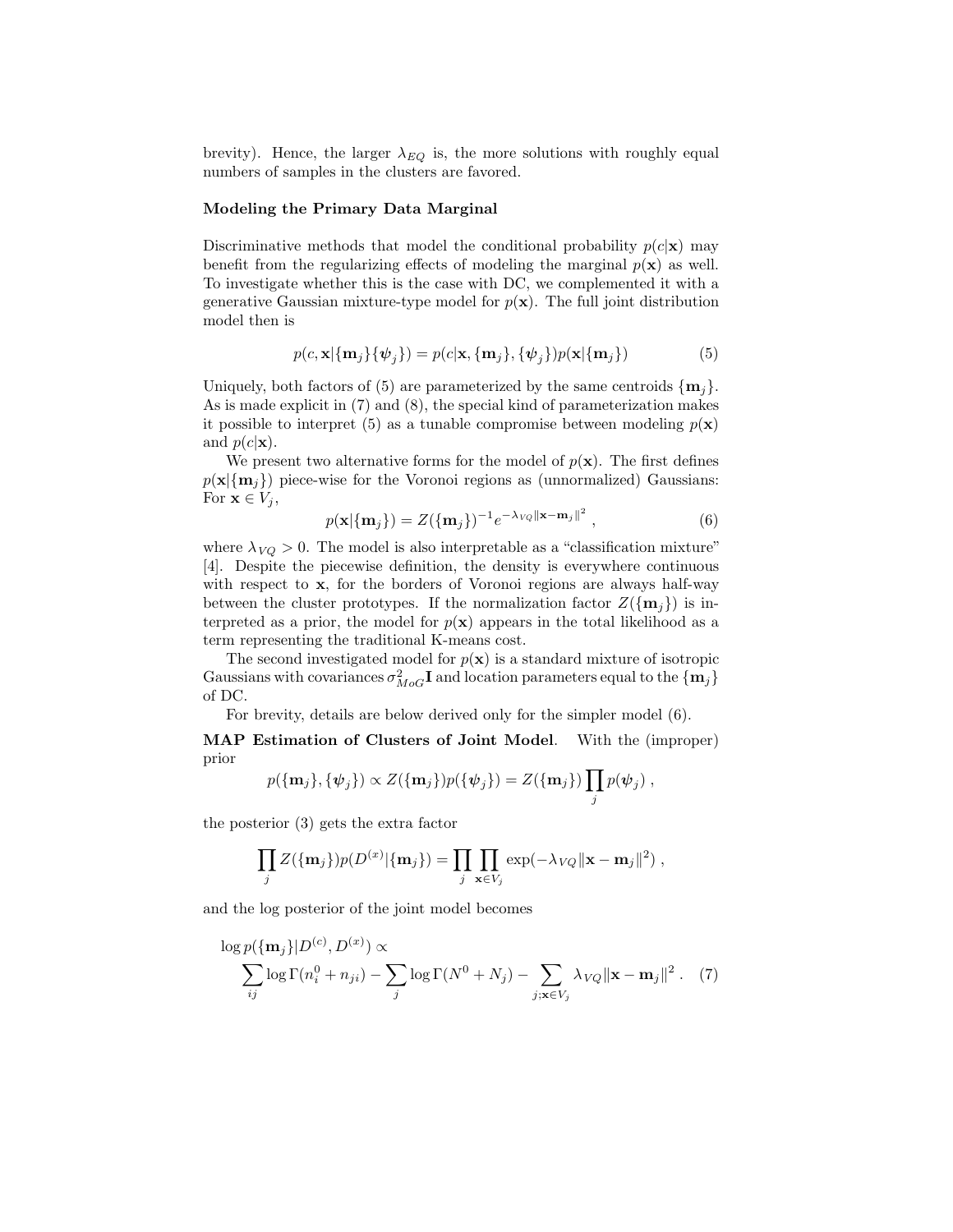

Figure 1: The VQ-regularized discriminative clustering (DC) model of (7) makes a compromise between the plain DC and ordinary K-means (VQ). From the viewpoint of plain DC ( $\lambda_{VQ}=0$ ; left), only the vertical dimension is relevant as the distribution of the binary auxiliary data c was made to change monotonically and only in that direction. A compromise representation for the data is found at  $\lambda_{VQ} = 0.02$  (middle). The algorithm turns into ordinary VQ when  $\lambda_{VQ} \rightarrow \infty$  (right). Circles denote the Voronoi region centroids  $\{m_i\}$  and gray shades the density  $p(x)$ .

Interpretations. The model has a Bayesian interpretation as a two-stage inference process: The posterior distribution of  $\{\mathbf{m}_j\}$  is first inferred based on the primary data  $D^{(x)}$ . The posterior distribution is then used as a prior for the second, discriminative clustering stage. In the Bayesian context the prior restricts the complexity of the model.

The first K-means step can alternatively be interpreted as a regularization term of the cost function. The regularization interpretation is

$$
MAP \equiv \log p(\{\mathbf{m}_j\}|D^{(c)}, D^{(x)}) = MAP_{DC} - \lambda_{VQ} E_{VQ} ,\qquad (8)
$$

where  $E_{VQ}$  is the quantization error (that is, the cost function) of K-means clustering. A change in the value of  $\lambda_{VQ}$  makes the focus of the clustering shift between DC and VQ. In practice the value of  $\lambda_{VQ}$  will be chosen using a validation set.

## EXPERIMENTS

**Toy Demonstration.** The Voronoi region centers  $\{m_i\}$  of the VQ-regularized model (7) are shown in Figure 1 for three different values of the parameter  $\lambda_{VQ}$ . The data (10,000 samples) were from an isotropic 2D Gaussian with a vertically varying  $p(c|\mathbf{x})$ . For small values of  $\lambda_{VQ}$ , the original cost function of discriminative clustering is minimized, and the clusters represent only the direction of the X-space where the conditional distribution  $p(c|\mathbf{x})$  changes. When  $\lambda_{VQ}$  increases the clusters gradually start to represent all variation in x, converging to the K-means solution.

Real-Life Data. We compared the plain discriminative clustering model and the regularized variants on two data sets, with the final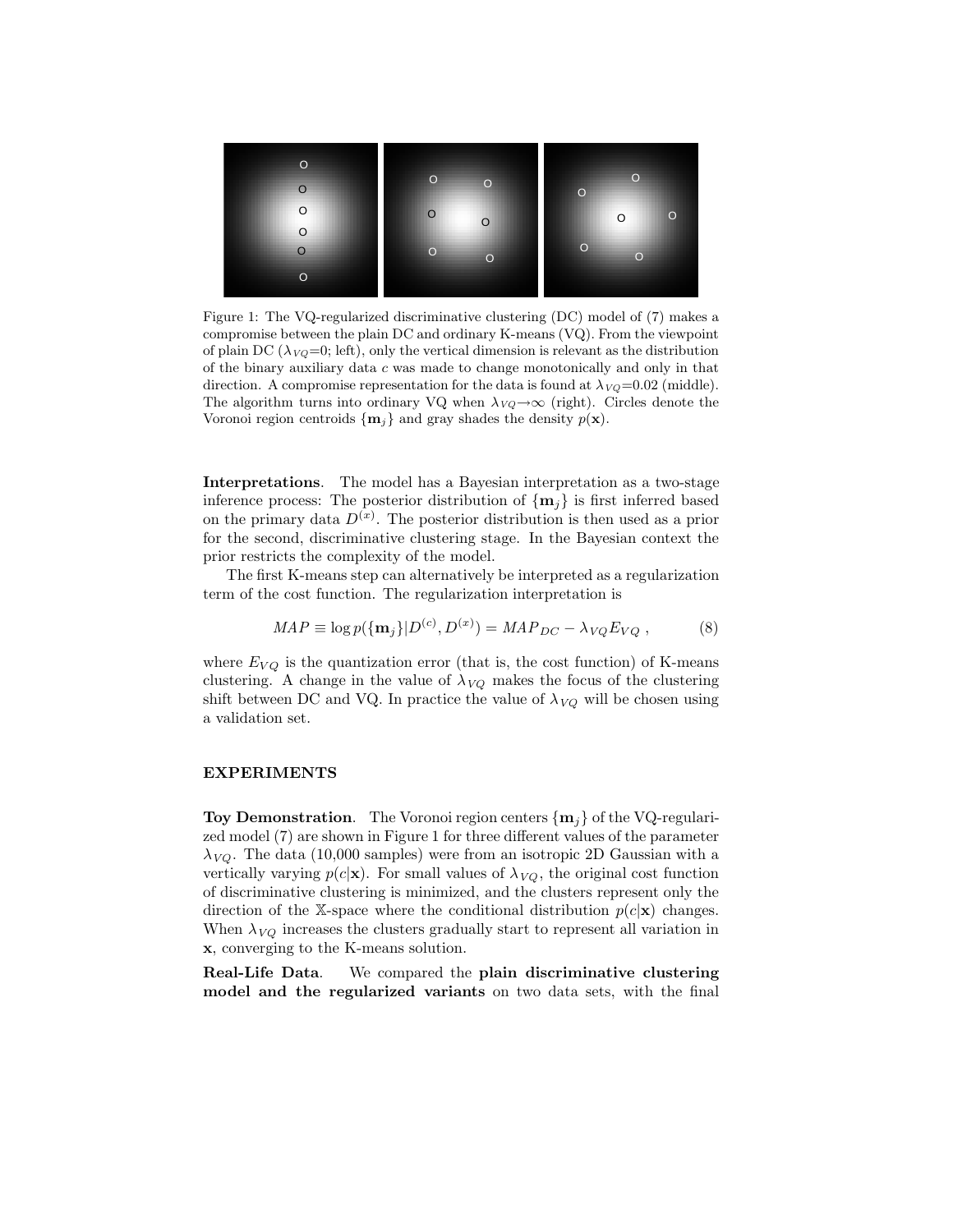performance of the models measured by (3). The closest alternative mixture models have been included for reference. Since the effects of regularization were expected to be most apparent for small data sets, the data were split into a number of smaller subsets on which a set of independent tests were made. The DC models were optimized by conjugate gradients.

The Letter Recognition data from the UCI Machine Learning Repository (16 dimensions, 26 classes, and 20,000 samples) was split into five subsets. Two-fold modeling and testing for each subset gave a total of ten repetitions of ten-cluster solutions. The width of the mixture components and smoothing, and the regularization parameters were selected by 5-fold cross-validation within each learning set. The parameters  $\{m_i\}$  were initialized to a random set of training samples. (Results with the K-means initialization appearing in Table 1 are from experiments described later.)

The second data set consisted of 99,983 samples from the TIMIT collection, with 12 cepstral components as the primary data  $x$  and 41 phonemic classes as values of c. Since the set was larger it was divided into more (ten) subsets, resulting in twenty repetitions (with parameters within each repetition selected by 3-fold cross validation).

The best regularized methods were significantly better than plain discriminative clustering, which in turn produced better discriminative clusters than the reference methods (columns "Letter rand" and "TIMIT rand" in Table 1).

In Figure 2, the effect of tuning the compromise between K-means and DC in VQ-regularization is shown. As expected, increasing  $\lambda_{VQ}$  in general shifts the solution from optimizing the posterior probability (3) towards optimizing the K-means error. The new statistically almost significant finding is the slanting L-form: slight regularization improves the predictive power (the DC cost) of the clusters for the test set.

The two optimization algorithms are compared in Table 2. The number of clusters was halved to keep simulated annealing computationally man-

| Method   | Letter rand | Letter VQ      | TIMIT rand | TIMIT VQ      |
|----------|-------------|----------------|------------|---------------|
| DС       | $-4961.9$   | $-4816.9$      | $-12981$   | $-12780$      |
| DC-VQ    | $-4933.4$   | <u>-4779.5</u> | $-12905$   | $-12767$      |
| $DC-MoG$ | $-4857.9$   | $-4784.6$      | $-12866$   | $-12722$      |
| $DC-EQ$  | $-4864.1$   | $-4699.8$      | $-12942$   | <u>-12757</u> |
| MDA2     | $-5206.4$   | $-5280.8$      | $-13012$   | $-12989$      |
| MoG      | $-6174.9$   | $-6210.8$      | $-13515$   | -13494        |
| VQ       | $-6194.9$   | -6194.9        | -13487     | -13487        |

Table 1: Comparison of discriminative clustering (DC) and its regularized versions DC-VQ (7), DC-MoG ((7) with mixture of Gaussians model), and DC-EQ (4) on two data sets, Letter Recognition and TIMIT. Best posterior probability (3); significantly worse (t-test,  $p < 0.01$ ) almost significantly worse ( $p < 0.05$ ). Mixture of Gaussians (MoG), plain K-means (VQ), and joint density model MDA2 [7] have been included for reference. The results are presented for both random and K-means (VQ) initialization.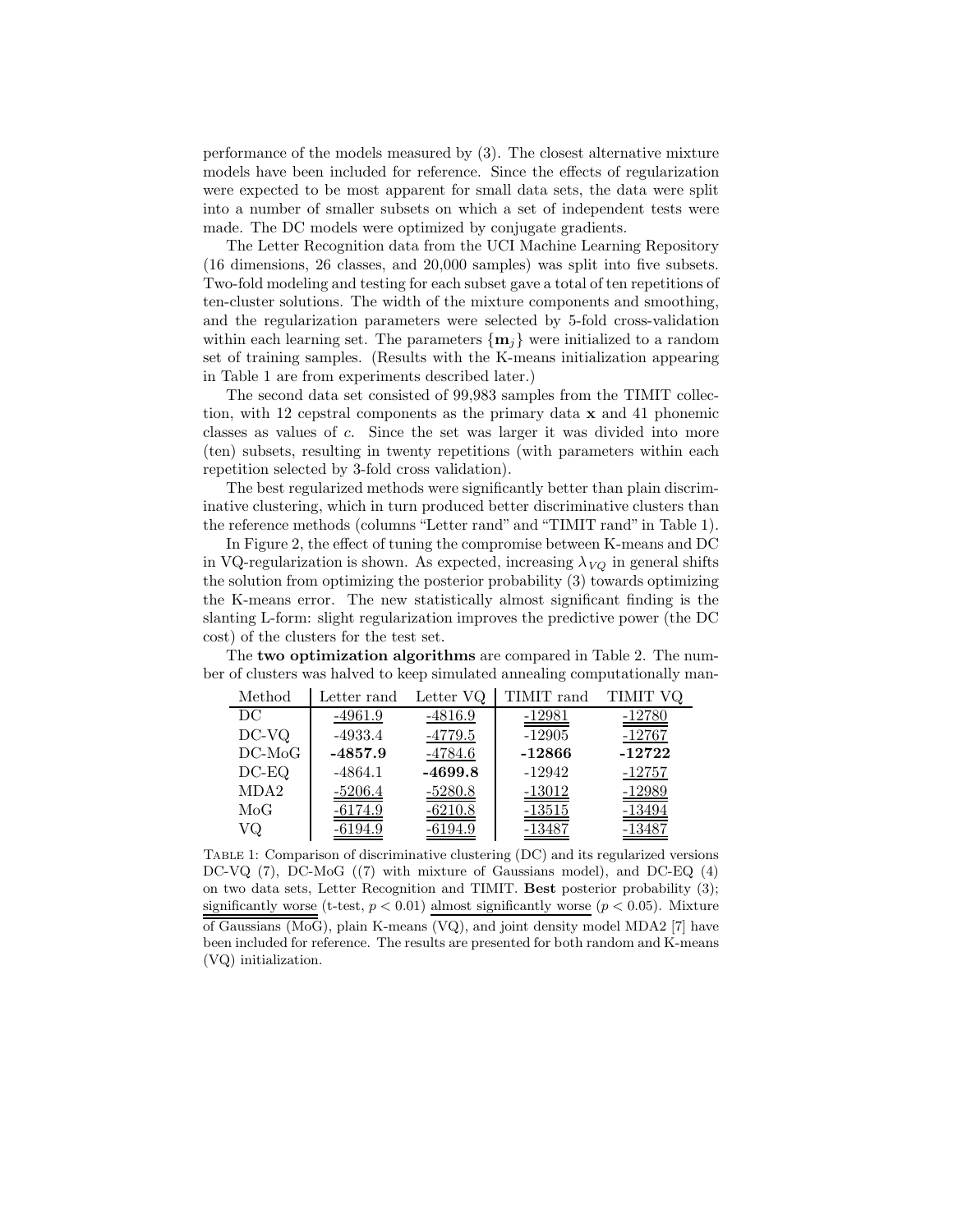

Figure 2: The effect of tuning the VQ-regularization on the two components of the cost: K-means cost  $(E_{VQ})$  and predictive power (eqn 3;  $MAP_{DC}$ ), on clusters found from the TIMIT data. Small dots on the curves: VQ-regularized DCs with varying parameter  $\lambda_{VQ}$ ; large dots from left to right: plain DC, MDA2, mixture of Gaussians (MoG), plain K-means (VQ); solid line: test set; dashed line: learning set. Results are averages over cross-validation runs, and for computational reasons the parameter  $\sigma$  of the DC runs was not cross-validated but kept constant.

ageable. The smoothed conjugate gradient algorithm achieved about equally good costs as simulated annealing; SA seems to be slightly better for the TIMIT and CG for the letter data.

Finally we studied, by repeating the ten-cluster experiments, whether replacing the random initialization with K-means would improve the results and reduce variation between the data sets. The results of all DC variants improved significantly (columns "Letter VQ" and "TIMIT VQ" in Table 1). Regularized versions were still the best, but their relative goodness depended on the data.

#### DISCUSSION

An algorithm for distributional clustering of continuous data paired to a discrete variable was reviewed and extended. With a prototype distribution of the discrete variable associated to each Voronoi region of the primary

|          | Letter    |           | <b>TIMIT</b> |          |
|----------|-----------|-----------|--------------|----------|
|          | CG        | SA.       | CG           | SА       |
| DC       | $-5134.3$ | $-5307.4$ | $-13323$     | $-13602$ |
| DC-VQ    | $-5128.3$ | $-5115.4$ | $-13209$     | $-13194$ |
| $DC-MoG$ | $-5075.6$ | $-5172.0$ | $-13202$     | $-13219$ |
| $DC-EQ$  | $-5157.5$ | $-5105.9$ | $-13185$     | $-13172$ |

Table 2: Comparison of the optimization algorithms. CG: Smoothing with conjugate gradients; SA: simulated annealing. Key: see Table 1.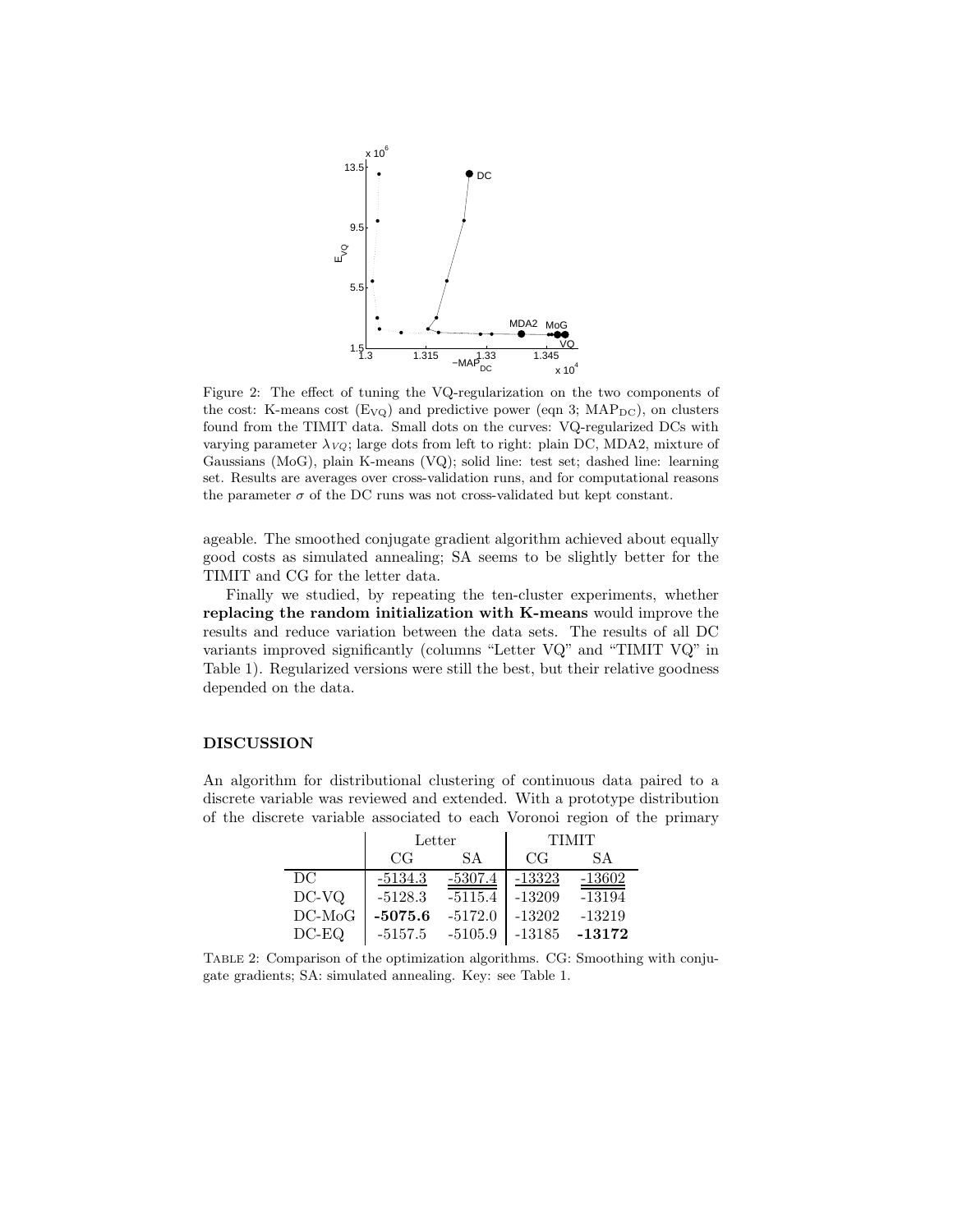data space, the regions are optimized to "predict" the discrete data well. In experiments the method produced more discriminative clusters than other methods.

The core DC model for  $p(c|\mathbf{x})$  is very close to models proposed earlier for classification (RBF; [10]). In DC, however, the goal is to discover clusters, not to separate the data into the fixed pre-defined classes. The main outcome are clusters of x, even to the extent that we were able to marginalize out the parameters producing predictions of c.

This paper contains three main new results. (i) The fast optimization of smoothed Voronoi regions by conjugate gradients produces clusters comparable to those obtained by the considerably more time-consuming simulated annealing. (ii) The two regularization methods, equalization of the cluster sizes and shifting the model towards a joint distribution model, improve the results compared to plain DC. No conclusion could be made of the relative goodness of the two methods. (iii) K-means initialization is superior to initialization by random data.

Regularization by joint distribution modeling is interpretable as the inclusion of a term of K-means quantization error in the cost function. The number of parameters in the regularized models is independent of the regularization parameter  $\lambda_{VQ}$ , and in this sense the model complexity is fixed. A regularized model therefore makes a compromise, tunable by  $\lambda_{VQ}$ , in representing variation of **x** associated to changes in  $p(c|\mathbf{x})$  (the DC task), and in representing all variation isotropically (the K-means task). In the experiments with regularization, performance on learning data is not impaired while test set performance improves significantly. For some reason, therefore, allocating resources to model  $p(x)$  improves generalization with respect to  $p(c|\mathbf{x}).$ 

An adjustable combination of two mixture models was recently proposed for joint modeling of terms and links in text documents [5]. Here a similar combination improved a discriminative (conditional-density) model. The joint distribution modeling approach also makes it possible to treat primary data samples lacking the corresponding auxiliary part as partially missing data, along the lines proposed for classification tasks [15].

Finally, the improvement obtained by K-means initialization hints at an optimization by starting with standard clustering and tuning it gradually towards DC.

Acknowledgments. This work was supported by the Academy of Finland, grant 52123.

## REFERENCES

- [1] S. Becker, "Mutual information maximization: models of cortical selforganization," Network: Computation in Neural Systems, vol. 7, pp. 7– 31, 1996.
- [2] D. Blei, A. Y. Ng and M. I. Jordan, "Latent Dirichlet allocation," Journal of Machine Learning Research, vol. 3, pp. 993–1022, 2003.